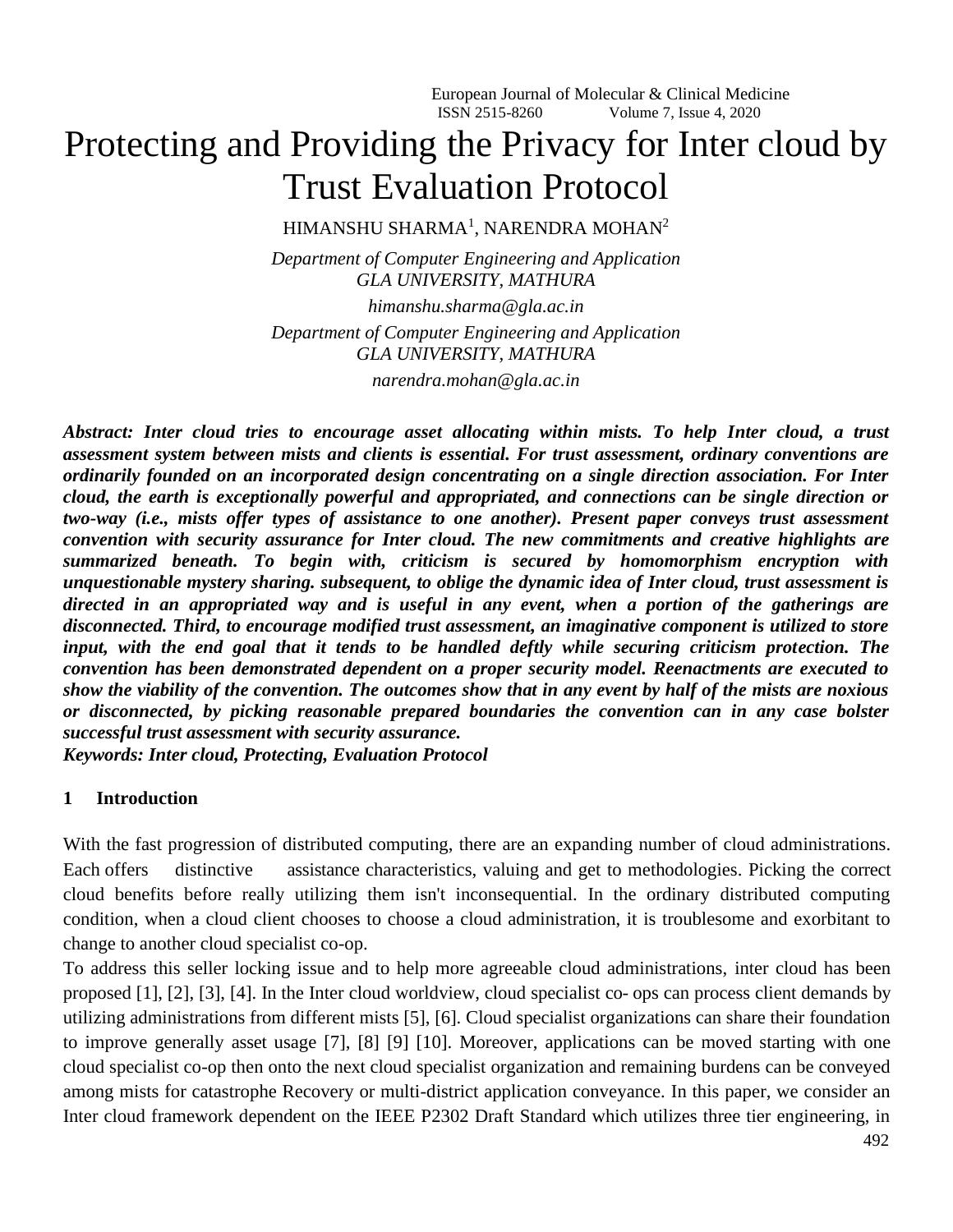particular, root, trades and mists [11] [12] [13].

The root is a bunch of workers/mists giving affirmation and naming administrations. The mists give cloud administrations to clients and to one another. [14] [15] Like Internet trades, inter cloud trades intervene between the root and mists. Each cloud ought to have a place with in any event one Inter cloud trade. The root, inter cloud trades and mists can speak with each other through Inter cloud passages by methods for Extensible Markup Language (XML)- based messages (e.g., in light of an Inter cloud correspondence convention) Modified Month 00, Year.

The essential Inter cloud framework can likewise be reached out to help a portable Inter cloud framework [7]. For this situation, heterogeneous mists can work cooperatively under a portable domain with the goal that information, applications and virtual versatile terminals can move across mists through different handoff forms. In the Inter cloud condition, cloud administration choice can be made in a specially appointed, dynamic and disseminated way.

For example, one cloud might need to choose various dependable mists to help run a tedious program. For portable Inter cloud, a versatile client might need to choose a financially savvy cloud administration in an unfamiliar city. This makes cloud administration choice in an Inter cloud condition all the more testing. The reliability of cloud administrations is a significant thought for settling on cloud choice (i.e., knowing the normal execution of a cloud administration). Presently, there has been little work done to read circulated trust assessment for the Inter cloud condition. This paper looks to add to this significant subject for the improvement of Inter cloud.

Trust in assistance is commonly worried about a faith in whether the administration can be conveyed sufficiently, as per certain trust characteristics. In the Inter cloud setting, a cloud specialist organization (or client) regularly believes another cloud specialist co-op dependent on certain trust characteristics, for example, administration unwavering quality, nature of administration and administration proficiency. Before picking/utilizing assistance, trust assessment is regularly led dependent on the input of existing clients (i.e., reputation-based trust assessment). To be sure, input gave by past cloud clients is a decent reference for trust assessment. In view of this criticism or rating, a cloud client can assess how likely (e.g., a likelihood) that a cloud administration will be proceeded true to form. Notwithstanding, the believability of input is regularly hard to ensure as cloud clients frequently abstain from leaving genuine remarks, particularly negative ones the primary explanation behind this conduct is the inconsistent status between cloud specialist co-ops and cloud clients (e.g., a cloud specialist organization can without much of a stretch evacuate negative remarks about its administrations).

#### **2 Literature survey**

A key test for portable wellbeing is to grow new innovation that can help people in keeping up a solid way of life by monitoring their regular practices. In this work, we make a stride towards a more thorough cell phonebased framework that can follow exercises that sway physical, social and mental prosperity to be specific, rest, physical action, and social communications and gives insightful input to advance better wellbeing. We present the structure, execution and assessment of Bewell, a computerized prosperity application for the Android advanced mobile phones and exhibit its possibility in observing multi-dimensional prosperity. By giving a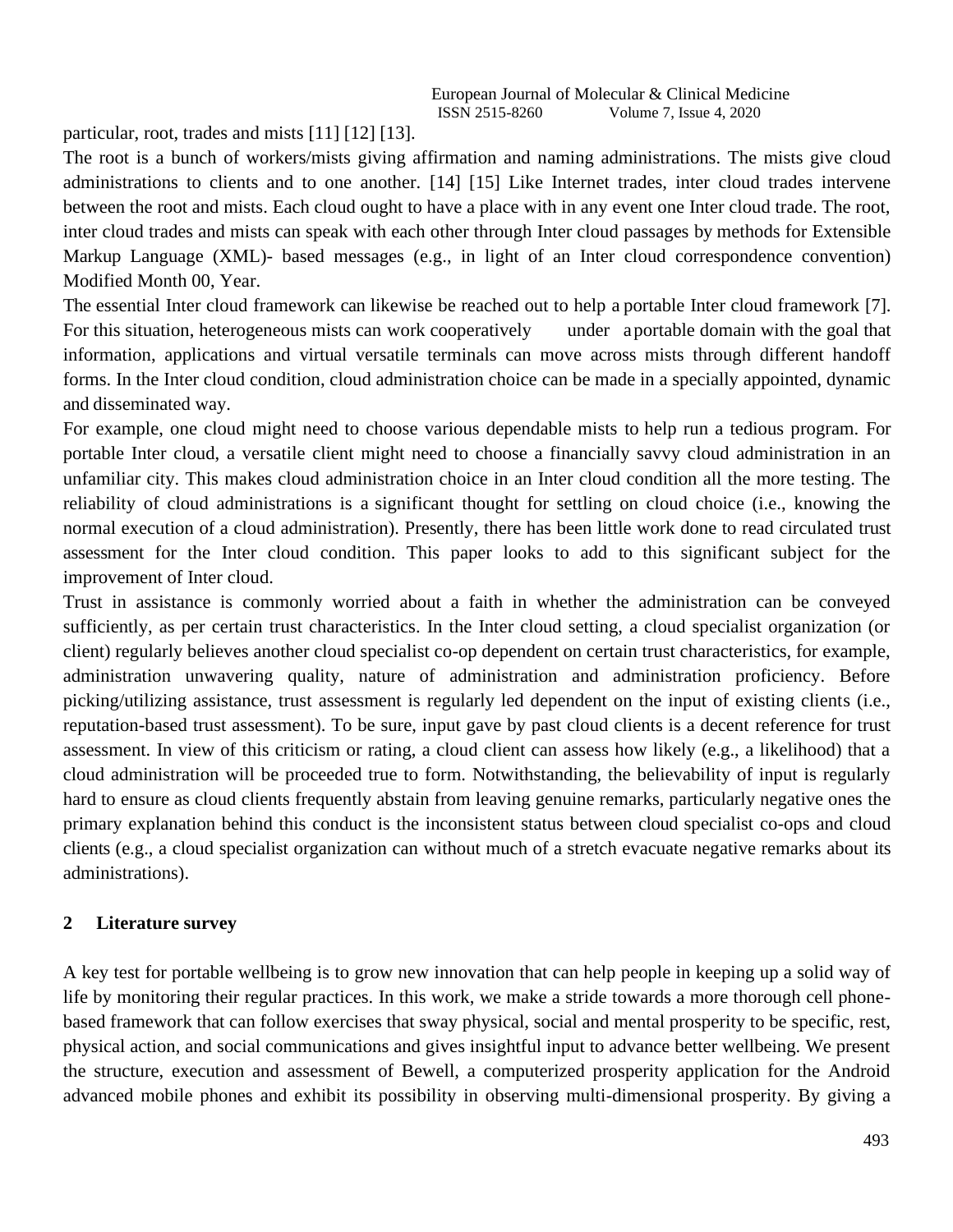more complete perfect example of wholeness and wellbeing, be well can possibly engage people to improve their general prosperity and recognize any early indications of decay.

## **2.1 Differentially Private Aggregation of disseminated Time-Series with alteration and Encryption Creators:**

V. Rastogi and S. Nath, we propose the first differentially private aggregation algorithm for disseminated time-arrangement information that offers great handy utility with no confided in worker. This tends to two significant difficulties in participatory information mining applications where (I) singular clients wish to distribute transiently related time-arrangement information, (for example, area follows, web history, individual wellbeing information), and (ii) an un trusted outsider aggregator wishes to run total questions on the information.

To guarantee differential security for time-arrangement information in spite of the nearness of fleeting connection, we propose the Fourier Perturbation Algorithm (FPA). Standard differential security methods perform ineffectively for time-arrangement information. To answer n questions, such procedures can bring about a commotion of Theta (n) to each inquiry answer, making the appropriate responses for all intents and purposes futile if n is enormous. Our FPA calculation bothers the Discrete Fourier Transform of the inquiry answers. For noting n questions, FPA improves the normal blunder from Theta (n) to generally Theta (k) where k is the quantity of Fourier coefficients that can (around) remake all the n inquiry answers. Our investigations show that  $k \ll n$  for some genuine informational indexes bringing about a colossal blunder improvement for FPA to manage the nonappearance of a confided in focal worker, we propose the Distributed Laplace Perturbation Algorithm (DLPA) to include clamor in a dispersed path so as to ensure differential protection. As far as we could possibly know, DLPA is the primary circulated differentially private calculation that can scale with countless clients: DLPA beats the main other conveyed answer for differential security proposed up until now, by diminishing the computational burden per client from O(U) to O (1) where U is the quantity of clients.

**2.2."Privacy- Preserving Aggregation of Time-Series Data,"** E. Shi, T.- H.H. Chan, E. Rieffel, R. Chow, and D. Tune, we look at how as an untrusted information aggregator can learn wanted measurements over numerous members' information, without bargaining every individual's security. We propose a development that permits a gathering of members to intermittently transfer encoded qualities to an information aggregator, with the end goal that the aggregator can process the entirety all things considered 'values in each timeframe, yet can't get the hang of whatever else. We accomplish solid protection ensures utilizing two principle strategies. Initially, we tell the best way to use applied cryptographic strategies to permit the aggregator to decode the total from numerous cipher texts encoded under various client keys. Second, we portray an appropriated information randomization methodology that ensures the differential protection of the result measurement, in any event, when a subset of members may be undermined.

## **3 Proposed Method**

Cloud client protection to empower fair input appraisals and to forestall conceivable retaliatory assaults, both client character and client criticism security should b ensured. Preferably, input ought not be connected by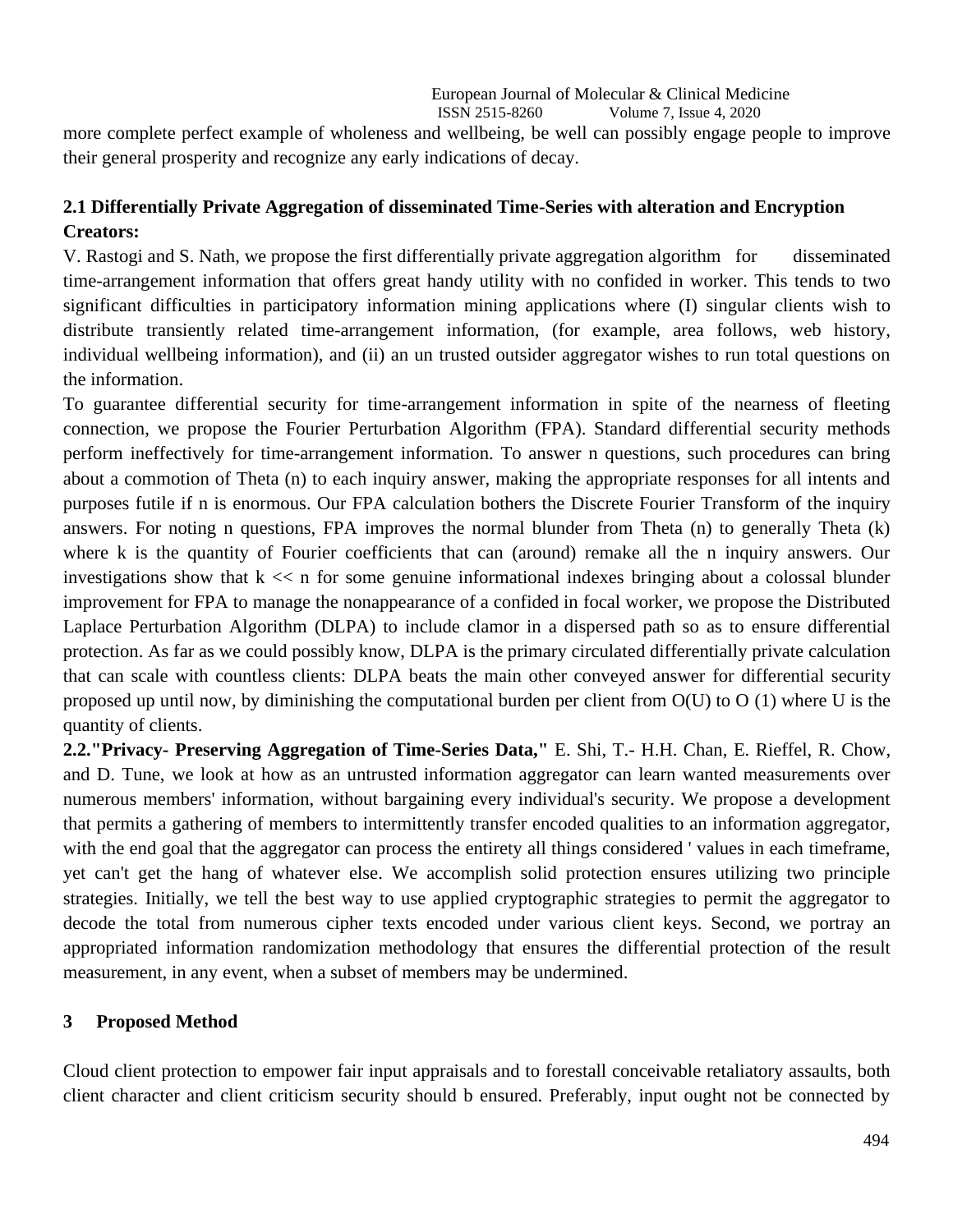means of the client and business security of the client (i.e., which client has executing business by which cloud specialist co-op ought not be revealed). Our convention utilizes an imaginative system to store criticism, and utilizes homomorphism.

Encryptions and with obvious mystery sharing to secure input protection. At long last, neither the cloud specialist co-op nor the enquirer can get singular criticism.

Cloud service provider protection. Malicious clients can create a huge volume of deluding criticism or faked appraisals to harm the notoriety of a cloud specialist co-op. To address this significant issue, our projected convention permits a cloud specialist organization to confirm a rater's qualification. Besides, as clarified later, our convention permits the separating of outrageous appraisals without spilling protection data.

Trust result accessibility. Existing circulated conventions regularly require all concerned gatherings to stay online to encourage criticism assortment. This necessity isn't pragmatic in the Inter cloud condition. The proposed convention can at present capacity well, regardless of whether concerned gatherings are not accessible to add to confide in assessment.

Adaptable preparing of ensured feedback. To encourage altered trust assessment and diminish the impact of misdirecting appraisals, it is alluring to give an adaptable method to emotionally deal with secured criticism results. For instance, assume there are two arrangements of evaluations: 1, 5, 5, 5 and 4, 4, 4, 4. despite the fact that the two of them give a normal rating of 4, either set might be favored by various enquirers. Our convention gives an inventive system to store and cycle evaluations in an adaptable way (e.g., appointing a lower weight to de-stress or channel extraordinary appraisals) while securing criticism protection

#### **4 Implementation**

#### **4.1 Cloud Service Provider**

#### End users and performs the following

operations such as View and Authorize Users, View and Authorize Owners, View Files, View All Search Transactions, View All File Transactions, View All Feedback and Recommends, View Maximum Cloud Trust, View All Trust Rating, View All Top Searched, View Attackers, Search Requests.

#### **4.2 FBS**

FBS is for trust generations and do following operations such as View Trust Rating, View Trust Recommends, View Distributed Trust Evaluation, and View Maximum Reputed Trust.

#### **4.3 Users**

User has to register and login for accessing the files in the cloud. User is authorized by the cloud to verify the registration. User will do following operations such as View all Attackers, Upload File, View Files, verify data (Verifiability), View Users Trust Rating, View Users Feedback and Recommends, View Maximum Cloud Trust, View and Delete, Files, View All Transactions, Give Rating, Recommend Cloud.

## **4.4 End Users**

End User has to register and login for accessing the files in the cloud. User is authorized by the cloud to verify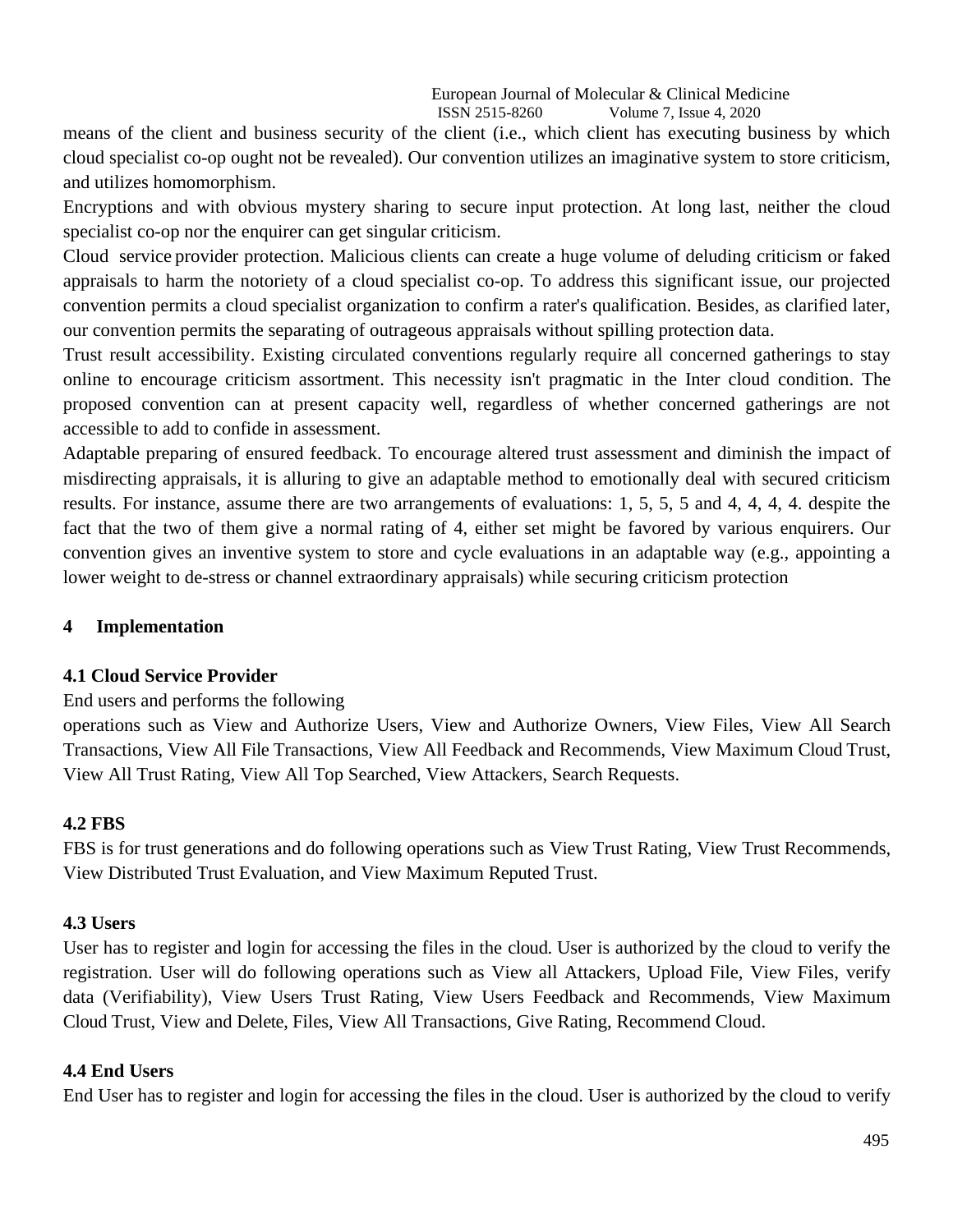European Journal of Molecular & Clinical Medicine<br>ISSN 2515-8260 Volume 7, Issue 4, 2020 Volume 7, Issue 4, 2020

the registration. User will do following operations such as My Profile, View Files Search Files, Search Ratio, Top K Search, Req Search Control



**Fig 2: View Files**



**Fig 3: Trust Evolution**



**Fig 4: Rating Review**

## **5 Conclusion**

All in all, we have introduced an appropriated trust assessment convention with security insurance for Inter cloud. Contrasted with different conventions, this conveyed convention gives some unmistakable highlights,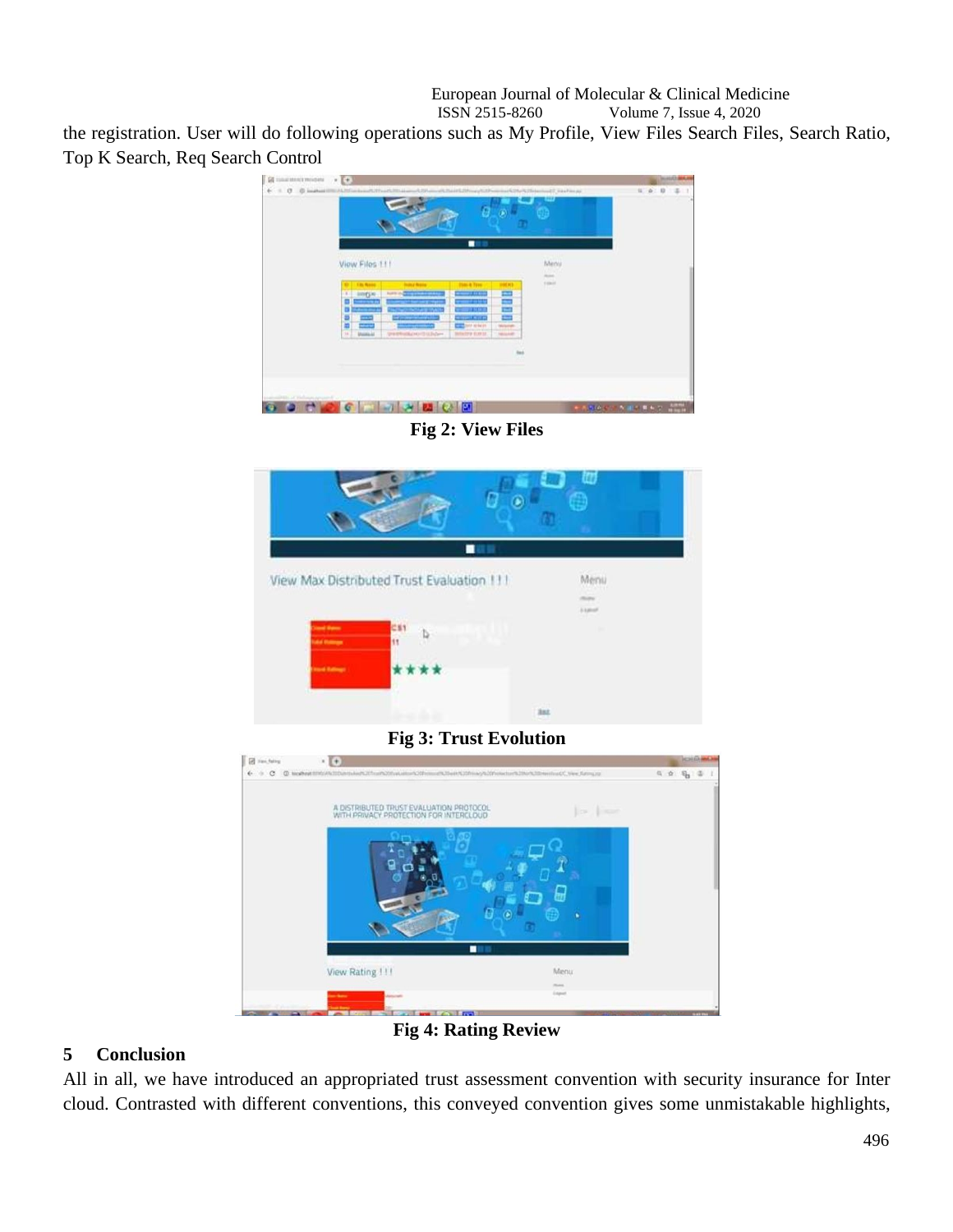especially for the Inter cloud condition.

obscurity by methods for daze signature, encouraging clients to give genuine input unafraid of a retaliatory assault. Second, by methods for an imaginative component for putting away input, criticism security can be ensured by utilizing homomorphic encryption with unquestionable mystery sharing. Third, it permits tweaked handling of assessment results while securing input protection. A security model has been utilized to assess the convention for its viability. Not at all like numerous other disseminated conventions, which just help static design, the convention can at present be compelling when a portion of the gatherings are disconnected (i.e., supporting a unique arrangement).

### **References**

- [1] J. Ferrer, "Inter-cloud research: Vision for 2020," in 2nd International Conference on Cloud Forward: From Distributed to Complete Computing, Madrid, Spain, 18-20 October, 2016., 2016, pp. 140–143.
- [2] J. Opara-Martins, R.Sahandi, and F. Tian, "Critical analysis of vendor lock-in and its impact on cloud computing migration: a business perspective," J. Cloud Computing, vol. 5, p. 4, 2016.
- [3] N.Toosi, R.N.Calheiros, and R.Buyya, "Interconnected cloud computing environments: Challenges, taxonomy, and survey," ACM Comput. Surv., vol. 47, no. 1, p. 7, 2014.
- [4] T. Truong-Huu and C.-K.Tham, "A novel model for competition and cooperation among cloud providers," IEEE Trans. on Cloud Comput., vol. 2, no. 3, pp. 251–265, 2014.
- [5] L. Liu, S. Gu, D. Fu, M. Zhang, and R. Buyya, "A new multiobjective evolutionary algorithm for intercloud service composition," TIIS, vol. 12, no. 1, pp. 1–20, 2018.
- [6] S. Sotiriadis, N. Bessis, A. Anjum, and R. Buyya, "An inter-cloud meta- scheduling (ICMS) simulation framework: Architecture and evaluation," IEEE Trans. Services Computing, vol. 11, no. 1, pp. 5–19, 2018.
- [7] L. Osmani, S. Toor, M. Komu, M. Kortelainen, T. Lind´en, J. White, R. Khan, P. Eerola, and S. Tarkoma, "Secure cloud connectivity for scientific applications," IEEE Trans. Serv. Comput., vol. PP, no. 99, pp. 1– 13, Aug2015.
- [8] S. Sotiriadis, N. Bessis, E. G. Petrakis, C. Amza, C. Negru, and M. Mocanu, "Virtual machine cluster mobility in inter-cloudplatforms,
- [9] Kumar, Manoj, and Ashish Sharma. "Mining of data stream using "DDenStream" clustering algorithm." 2013 IEEE International Conference in MOOC, Innovation and Technology in Education (MITE). IEEE, 2013.
- [10] Sharma, Ashish, and Dhara Upadhyay. "VDBSCAN Clustering with Map-Reduce Technique." Recent Findings in Intelligent Computing Techniques. Springer, Singapore, 2018. 305-314.
- [11] Sharma, Ashish, Ashish Sharma, and Anand Singh Jalal. "Distance-based facility location problem for fuzzy demand with simultaneous opening of two facilities." International Journal of Computing Science and Mathematics 9.6 (2018): 590-601.
- [12] Varun K L Srivastava, N. Chandra Sekhar Reddy, Dr. Anubha Shrivastava, "An Effective Code Metrics for Evaluation of Protected Parameters in Database Applications", International Journal of